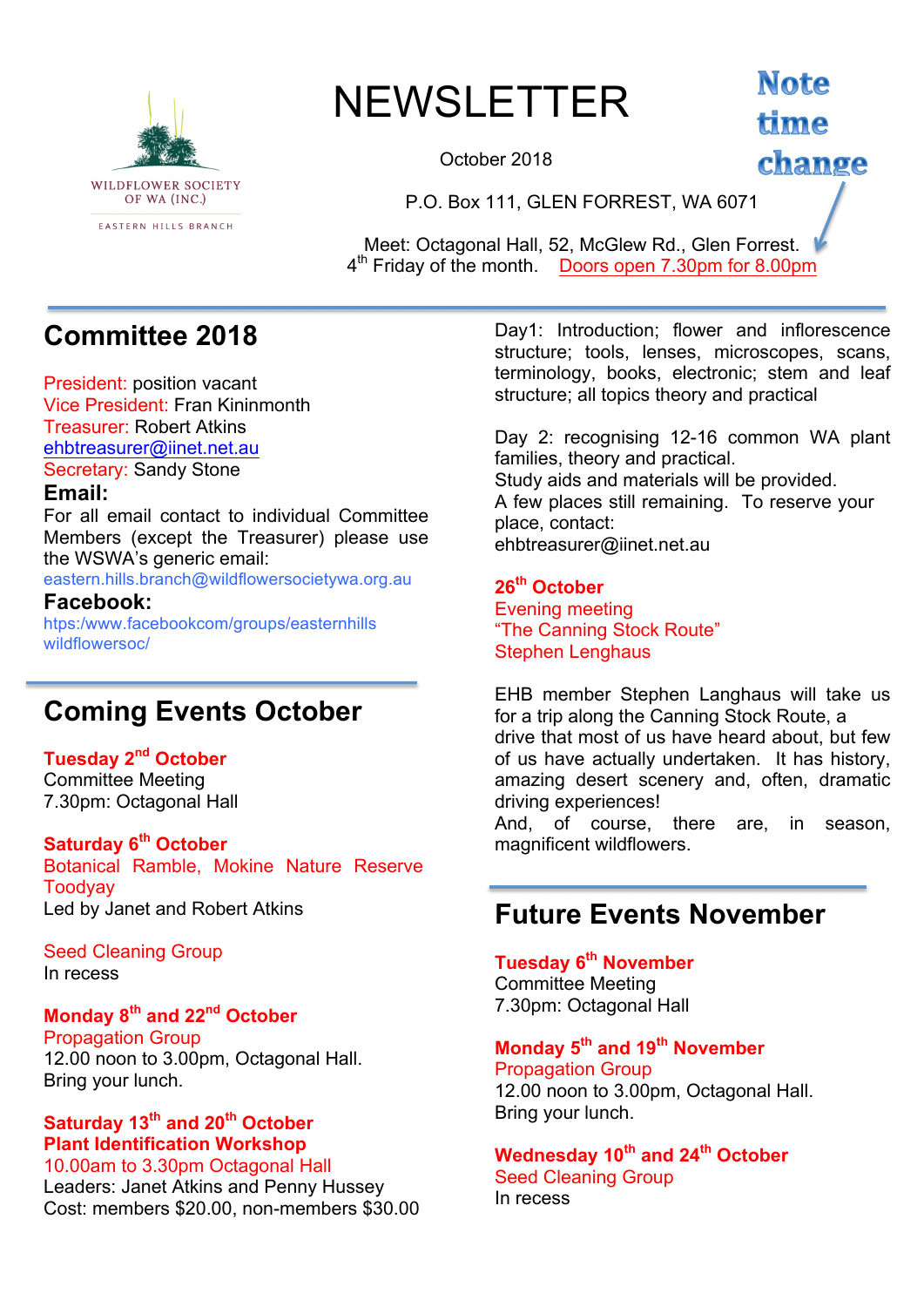#### **Friday 23rd November Evening meeting**

# **AGM**

#### **All committee positions vacant. Please consider nomination**.

#### Followed by:

#### "Wildflowers in the Mediterranean"

Penny Hussey will take a lighthearted look at some of the floral beauties and curiosities you can find while exploring the ruins of ancient civilisations around the Mediterranean.

#### **27th - 28th October Octagon Art Group Exhibition** Octagonal Hall.

Our seven artists will display a variety of works for sale, on different media, including cards.

 Come, enjoy. and buy a Christmas gift! *Francisca Lebel*

# **Future Events**

#### Australian Plant Society National Conference, Albany. Sept/Oct 1019

This promises to be a superb event, with stimulating speakers and fascinating excursions. Note the dates in your diary now! Check the WSWA Newsletter for details of how you can help.

# **VALE Pieter Van Der Meer**

Pieter Van Der Meer passed away on the 19<sup>th</sup> September 2018. Pieter and Bertje joined the Wildflower Society Eastern Hills Branch in 2005. Peter was the Branch Treasurer for much of the time between joining until November 2009. During this time he migrated the branch financial ledger from a paper base to computer. He designed and set up a series of spreadsheets on the computer which automated the monthly reports and annual financial statements incorporating error tests to identify when incorrect figures had been entered or entered

in the wrong place. A truly remarkable effort for which I, as current Treasurer and amateur book keeper, am for ever grateful!

*Robert Atkins*

# **REPORTS**

### **Evening Meeting September**

"*Calothamnus* – more than one-sided"

Taxonomic botanist, historian and latin scholar, Alex George, gave a detailed (but not too technical!) talk on the Western Australian genus *Calothamnus*, known commonly as the One-sided Bottlebrushes. They were first collected by French explorers in the early nineteenth century, and the original 'type specimen' can still be found in the Paris Herbarium.

 The 41 species grow mainly in the Southwest of WA, though some do extend into the arid zone. And, as he showed us, not all have the flowers arising from only one side of the stem.

 The plants are shrubs, though in the absence of fire, they may grow to tree size. After fire, some regenerate from seed, and some from lignotubers. And one astonishing species, found on Peak Charles, actually has tuberous roots – the only species in the family Myrtaceae to do so! So, of course, it is called *C. tuberosus*.

 The commonest species, *C. quadrifidus*, is very variable, and has 9 subspecies. Alex said it took Neil Gibson and himself 3 years to get them sorted out! This gave an insight into the complexity of the science of taxonomy.

 Another really interesting story concerned *C. lateralis*. This has two forms, one found in the Stirlings and one on the Scott River Plain The species was first collected by James Drummond, but where? He would just put the location as 'Swan River Colony' – not very helpful! Studying the original specimen in Kew Herbarium, Alex found it contained a clue – flowers of a *Grevillea* found only on the Scott River. Problem solved!

 This was a fascinating talk, full of interesting facts about a beautiful group of plants.

*Penny Hussey*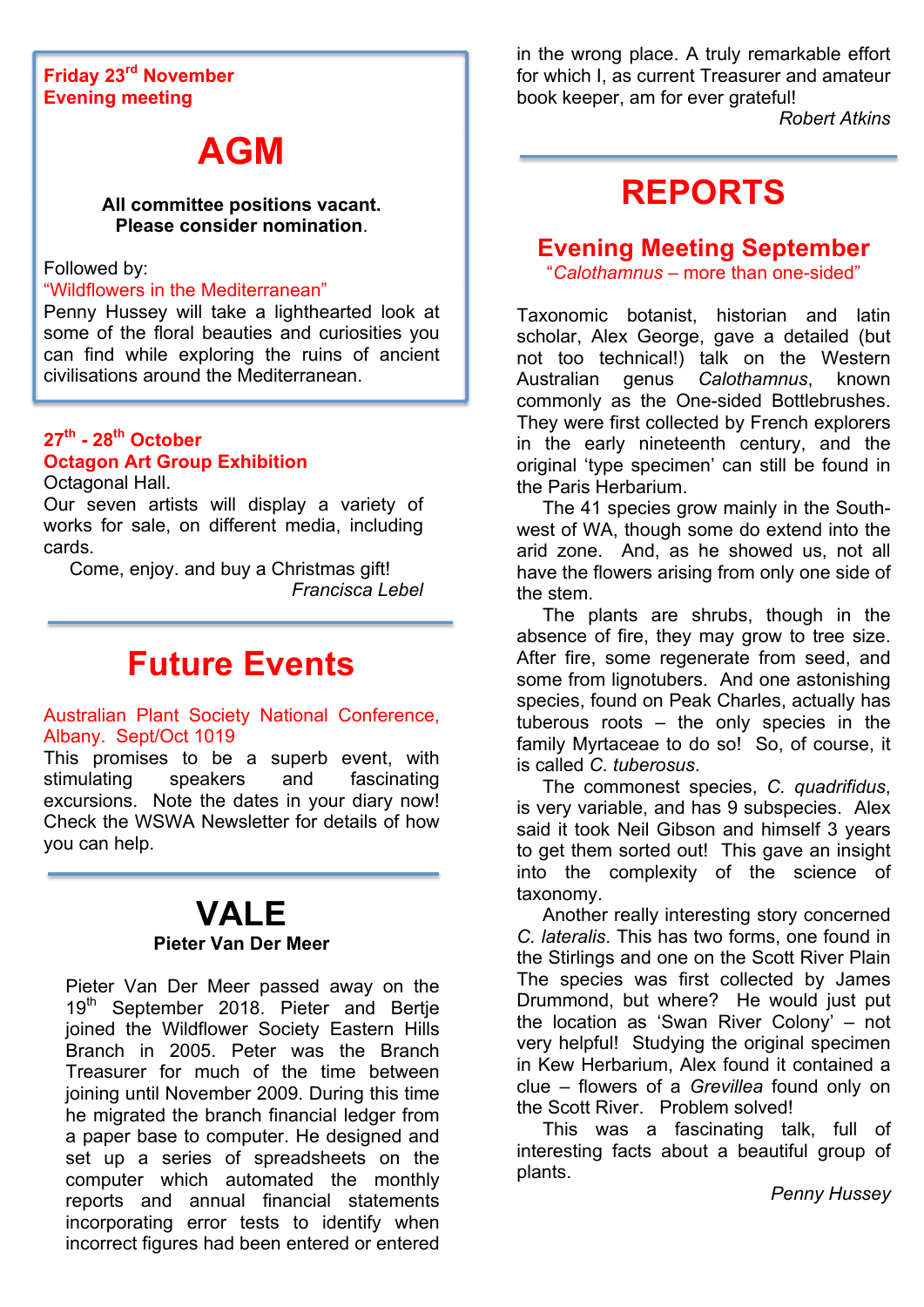#### **Celebrate an ancestor!**

After the meeting, Alex asked Robert Atkins if he was aware that his Great Grandfather has a plant named after him, *Maireana atkinsiana*? William Atkins came to WA in 1881 to manage the Jarrahdale Timber Mill. He later was elected MLA for Murray from 1902-04.



*M. atkinsiana*, the Bronze Saltbush, is a tangled shrub to about 60cm high with pink fruits turning bronze at maturity. It grows on flat saline soils around salt lake systems throughout the southern shrublands, from Carnarvon to the Nularbor and the edge of the Great Victoria Desert,



If anyone is travelling out that way, perhaps they could collect some seed, which could be grown to plant in the Hall grounds?

Has anyone else got a 'family' plant that we might be able to grow?

### **BOTANICAL RAMBLE**

Saturday 6<sup>th</sup> September Mokine Nature Reserve, York

All the way alongside the drive out to Mokine Reserve, roadside plants were in glorious flower, and the reserve itself proved to be a treasure trove of fascinating species. It is granite – sometimes exposed in tumbled boulders – with clay soils and some gravel. The area is transitional between the Darling Range and the Wheatbelt, and much of the vegetation is open Wandoo/Jam woodland over diverse low shrubs. At this season, where it has not been disturbed, the ground was bright with a mass of colourful annuals and geophytes.



A carpet of pink – *Rhodanthe manglesii*, Nodding Pink Everlasting

 The 13 attendees spread out, calling out to each other as interesting specimens were located, and everyone's camera got a big workout! Sadly, we didn't find the rare plant Pam was searching for, but it wasn't for want of looking!



A small group of the Darling Range Donkey Orchid – recently named *Diuris ostrina* after a decade of being called *D. sp 'Darling*